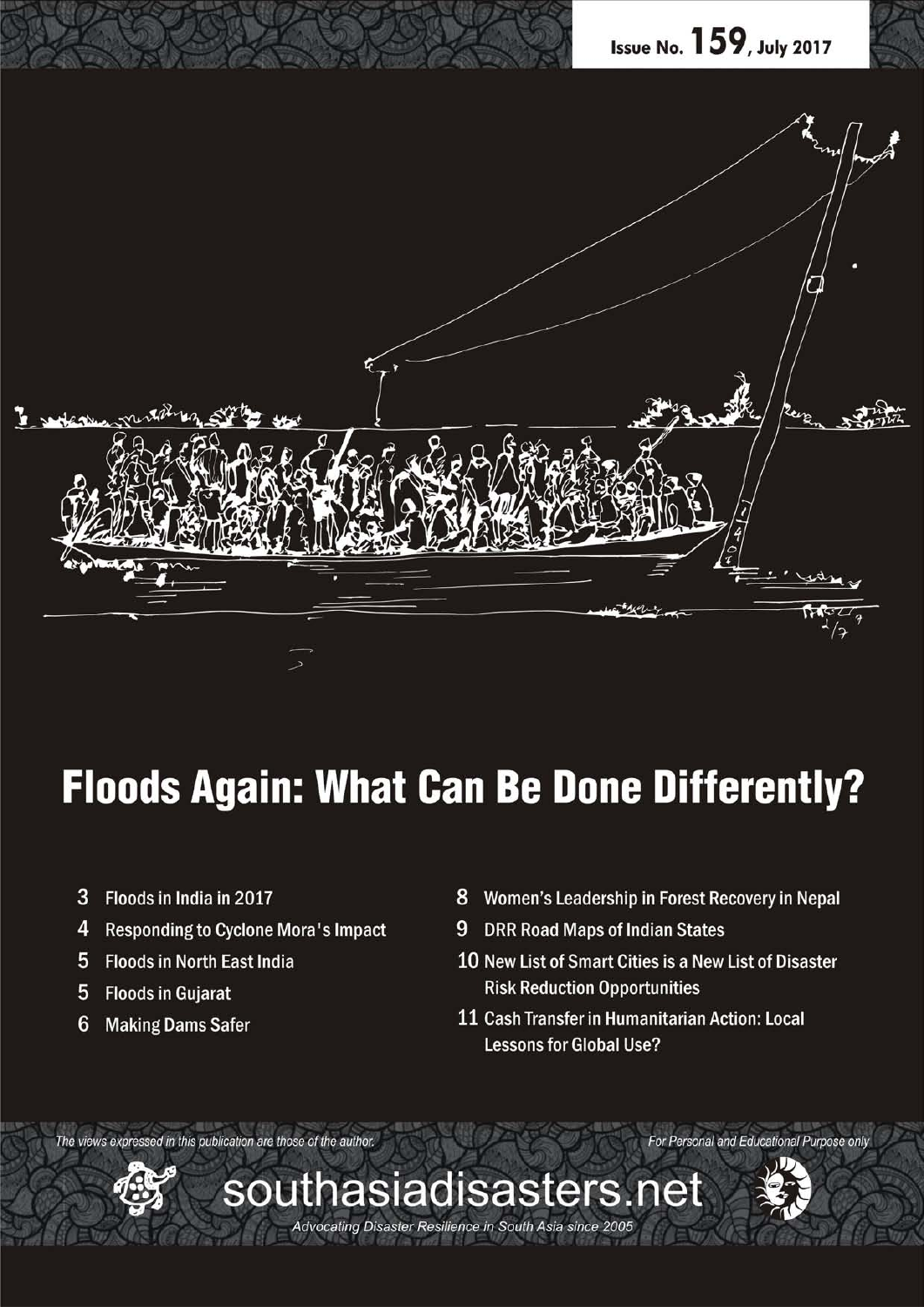### ABOUT THIS ISSUE

**Floods** are the most common disaster in India. According to the World Resources Institute (WRI), India tops the list of 163 nations affected by river floods in terms of number of people. As several parts of the country face the fury of floods this year, it is worth examining what are reasons for India's high exposure to flooding and what can be done differently to mitigate the adverse impact of this recurrent catastrophe. This issue of Southasiadisasters.net is titled 'Foods Again: What Can be Done Differently' and examines all these issues.

There are several reasons for India's enhanced vulnerability to floods. For instance, the county receives 75% of its entire rainfall over a short monsoon season (June-September). Similarly, 12% of India's land area is considered prone to floods which makes flooding a perennial phenomenon in at least five Indian states of Assam, Bihar, Odisha, Uttar Pradesh and West Bengal. More importantly, due to the advantages offered by living close to rivers, there has been a historic trend of overpopulation in India's floodplains. Climate change has compounded this problem even more. All these factors interplay with each other to precipitate regular flooding in the country to disrupt the lives of 4.85 million India's every year.

However, there are a lot of mitigation measures that can be adopted to reduce the debilitating impact of floods in India. Chiefly, district disaster management plans (DDMPs), forestry, cash transfers for flood relief, newer technology for early warning and capacity building of line departments on climate change represent an entry point to mainstream flood preparedness in the country. Read on to know more. **– Kshitij Gupta**

#### INTRODUCTION

# Floods Again: What Can Be Done Differently in South Asia?

Floods are age old but must South Asia's response to floods be age old as well? South Asia is now emerging to be a leader in reducing disaster risk. Such regional efforts were well received by Asian countries in the recent Asian Ministerial Conference on Disaster Risk Reduction (AMCDRR) held in Delhi in November 2016.

The ongoing floods in Assam in the North East of India and Gujarat in the West of India offer an opportunity to re-look the flood response in South Asia.

Therefore, this issue of Southasiadisasters.net enlists what can be done differently. Cyclones are one such area. **Floods and cyclones** go hand-in-hand and the recent cyclone Mora in Myanmar offered an opportunity to look at floods recovery in an urban setting. New **ways must be found to deal with floods in cities** and towns that propel South Asia's economic growth. What is needed is "new dimensions" that David Sanderson and others offer in the recent book titled, "Urban Disaster Resilience".

The second area is dams. A large number of dams are built in South Asia, and many more are being built to irrigate and mange floods. **But are these dam safe from floods?** Are they safe enough to protect the development and progress that they are supposed to spawn.

Third, obvious but not well recognized area is floods and forestry in South Asia. Forests slow down run-off and thus reduce floods. Floods wash away forests. Both impact each other and yet **there is no clear direction on how to manage** **floods** in forests and manage forests to reduce floods in South Asia. Women leaders in Nepal are thinking and reflecting on this overlap from a leadership point of view.

The Fourth area is ongoing activities around DRR road maps. **DRR road maps do not adequately address issues of rampant and repeated floods** and how to reduce flood impact as well as its causes. A road map for flood prone areas such as Assam or Gujarat in India is overdue. Hazard specific action plans are overdue at the sub-national level. The challenge of mainstreaming floods in South Asia's DRR road maps is widely shared in civil society members in Nepal, Bangladesh, and Pakistan.

Fifth, is it smart for a city to be flooded: have water logged roads and partially submerged housing colonies? Smart City **infrastructure investments** in India **offer an opportunity to reduce** risks, if not all, at least **flood risks** faced by its economic hubs and low income communities.

Sixth, relief offered after floods is not new to South Asia. What is new is possible and now pioneering use of cash transfer in such relief. ECHO South Asia has done effective work in **cash transfer after floods** with its partners in Odisha in India in 2014. And the direction is promising.

The above six are not the only ways to deal with floods differently in South Asia. But the above are some of the key ways that need urgent and additional attention while dealing with floods in South Asia.

**– Mihir R. Bhatt**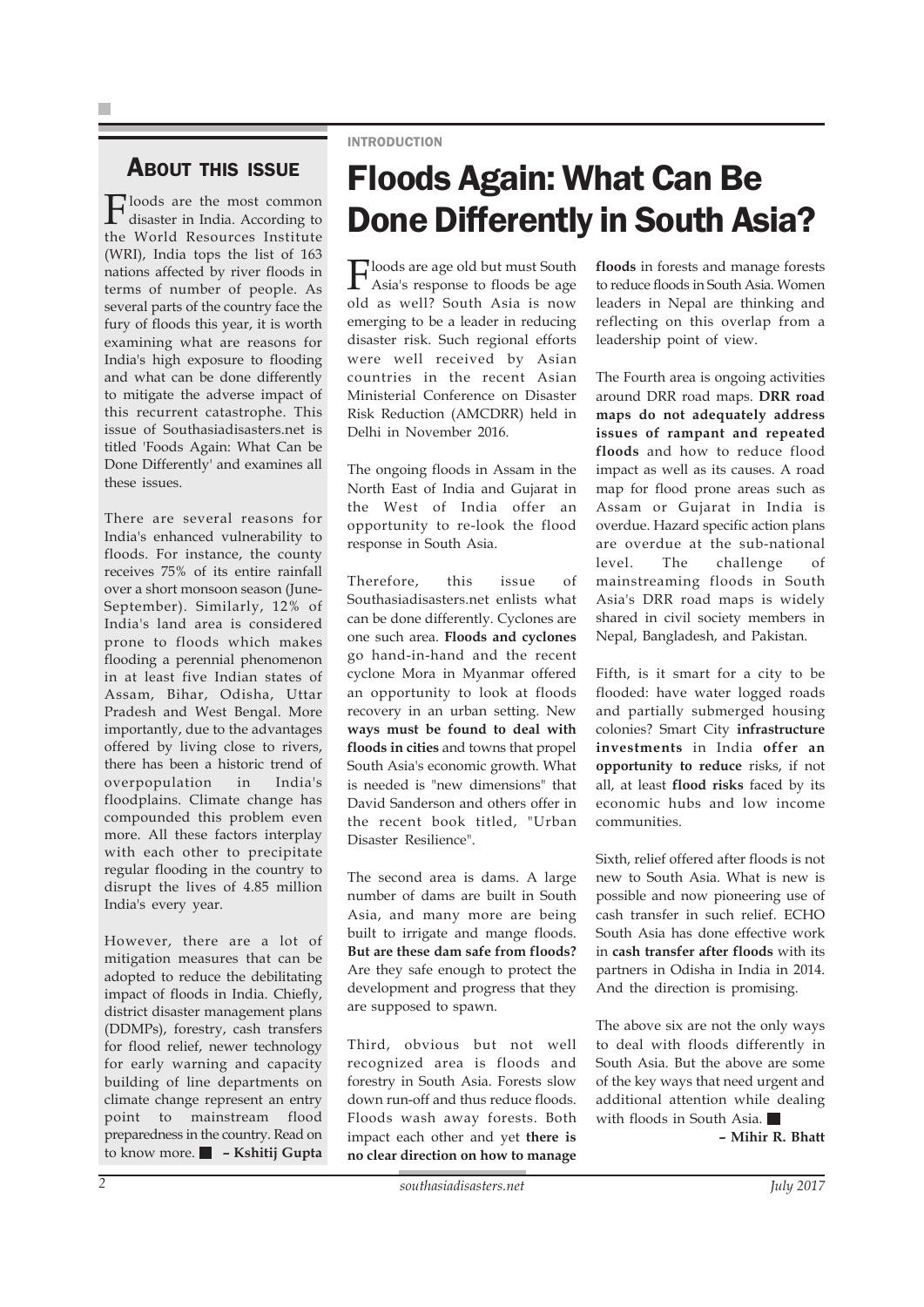### FLOODS AGAIN Floods in India in 2017

As India is lashed by an above<br>mormal monsoon, several states of the country are suffering from a flood situation. The most adversely affected states include Gujarat, Assam, Odisha, and Andhra Pradesh. As photos and videos of inundated streets and submerged houses from different parts of India make rounds on the electronic and print media, it is high time to ask some important questions. Questions like 'What makes floods in India so destructive and debilitating' need to be answered. Similarly, given the widespread death, destruction and displacement brought by the floods it is important to ask why isn't there a statewide mechanism for better preparedness.

It is already known that 83 people have died this year due to these floods and close to 1.5 million have been displaced in Assam and Arunachal Pradesh.1 According to the United Nations' Global Assessment Report (GAR), India loses close to US \$ 7 billion on account of floods on average annually. Given the great human and economic costs incurred by the country due to the wrath of the floods, it is imperative to build resilience to it. This resilience can be built up in many forms.

In the face of this disaster, the National Disaster Response Force (NDRF) and the Indian Air Force (IAF) have rescued 400 people stranded due to floods in different parts of Gujarat. Similarly, the Assam

State Disaster Management Authority (ASDMA) has done effective work in evacuating people and shifting them to relief camps from some of the most flood affected districts in the state. Such efforts are praiseworthy but the larger problem of flooding needs to be tackled through proper preparedness and mitigation measures. According to the World Resources Institute (WRI), India has most number of people in the world exposed to the risk of flooding. *(See the graph below captures that)*

Given the enormity of the problem, there needs to concerted efforts in making the country better prepared for these recurring floods. A robust way of mitigating the impact of



### 15 Countries Account for 80% of Population Exposed to River Flood Risk Worldwide

1 http://www.firstpost.com/india/monsoon-alert-8-dead-in-floods-across-india-more-rains-in-store-says-weather-forecast-3824715.html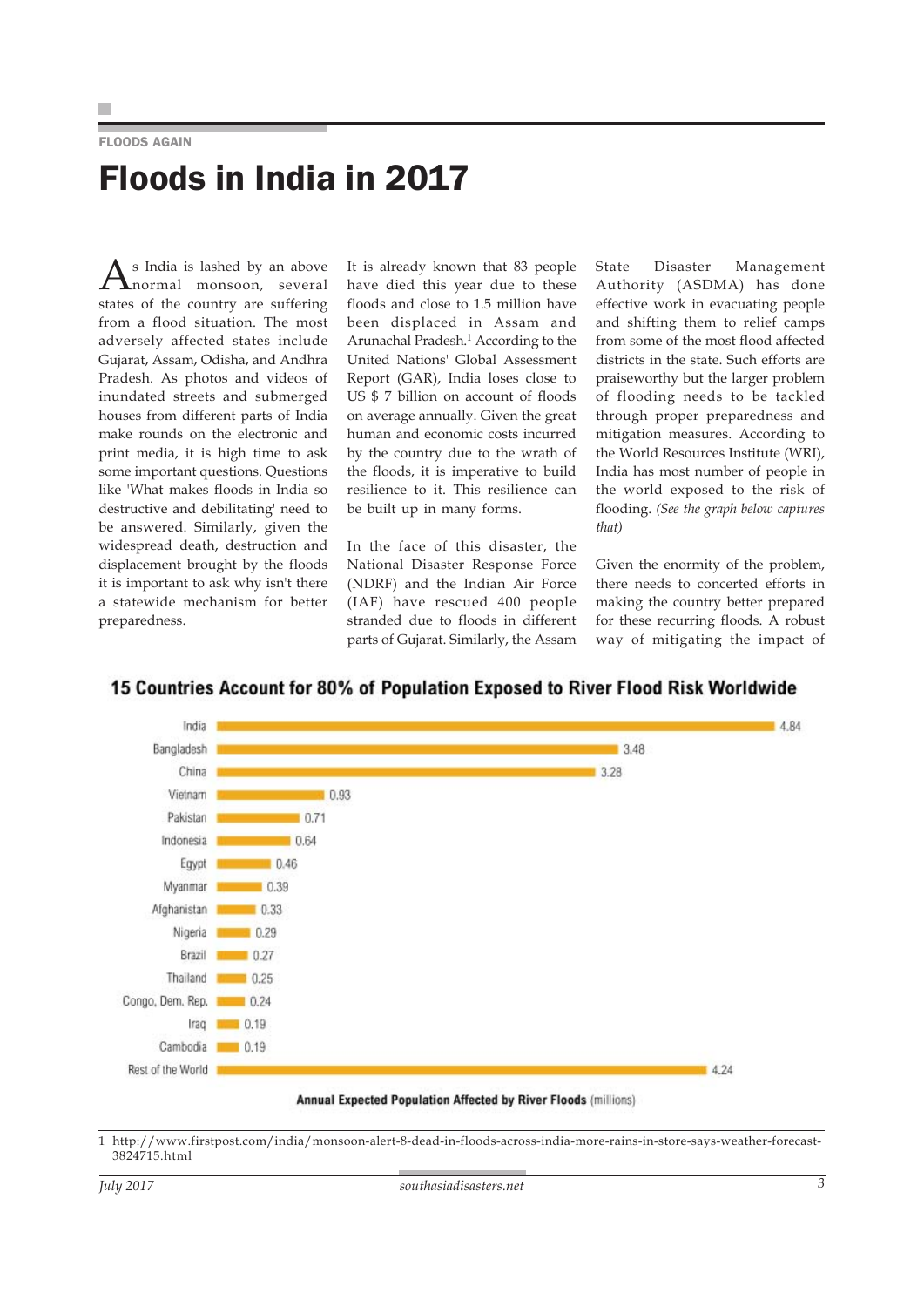floods is through preparedness at the sub-national levels. India already has a National Disaster Management Act, which mandates all the districts in the country to prepare an annual District Disaster Management Plan (DDMP). However, most of the times, these DDMPs are seen as an instrument to facilitate post-disaster response and relief operations.

These DDMPs in fact represent an opportunity to mainstream and institutionalize preparedness against floods in the country. Key systems such as water supply, health, power, communication, housing and agriculture need to be taken into account when planning for flood preparedness as they are all affected by floods. This can be done well if the hazard and risk mapping of potential disasters is scrupulously conducted.

There is a considerable body of scientific evidence that suggests that

changing climate has been a major contributing factor for all the increase in the frequency and intensity of floods. However, the line departments of the government possess only a limited understanding on this issue. Capacity building of these line departments on understanding the concepts and impacts of climate change can also lead to better preparedness and response to floods at the sub-national levels in the country.

Leveraging technology for better forecasting and issue timely warnings is key to mitigating the impact of floods. In this respect, investing in more sophisticated technology for accurate prediction and setting up of a robust network for early warning dissemination is imperative. Early warning has the potential of savings millions of lives as evidenced from Odisha State

Disaster Management Authority's (OSDMA) humongous evacuation of 52,000 exposed people during Cyclone Phailin in 2013.

Ever since 1987, the All India Disaster Mitigation Institute (AIDMI) has worked ceaselessly to build the resilience of the country's poor and vulnerable communities. In this journey, AIDMI has found that DDMPs represent an entry point for starting preparedness work against disasters of all kinds, particularly floods. It is hoped that more scientific DDMPs which integrate climate change with disaster concerns and along with laying out provisions for building up the capacities of line departments will become the norm in the country. Such pro-active measures will go a long way in making India resilient to the risks of flooding.

**– Kshitij Gupta**

WHILE RESPONDING TO MORA CYCLONE

## Responding to Cyclone Mora's Impact

As Cyclone Mora made landfall at Cox's Bazaar in Bangladesh, I could think of no better book than "People, Aid and Institutions in Socio-economic Recovery Facing Fragilities". As this cyclone ravages through the lives and livelihoods of the fragile communities living on the borders between Bangladesh and Myanmar, this book offers many valuable lessons to plan an effective recovery. The detailed and rigorous research in this recently published book is of immediate value to those who fund, receive, deliver, and who may oppose relief.

Although the book is not about Bangladesh or Myanmar and does not exclusively focus on cyclone relief, the ethnographic case studies presented in it offer useful lenses to view the day-to-day process of relief and recovery in fragile communities



suffering sudden and additional loss or damage. Cyclone Mora also presents an opportunity to humanitarian actors around the world to make the 'Grand Bargain'

of the latest World Humanitarian Summit a reality. This book can provide a robust Road Map for doing so. The response to Cyclone Mora related loss and damage has to be more embedded, offered with more humility and pursued in the development direction desired by the local citizens. This response also needs to be pushed away from universal standards and standard operational procedures to address case sensitive decisions that are people centric.

Cyclone Mora offers an opportunity to reduce risk and build prosperity among the affected communities and citizens. For this purpose, it is imperative to put knowledge into action especially in humanitarian action, otherwise its value stands to be diminished.

**– Mihir R. Bhatt**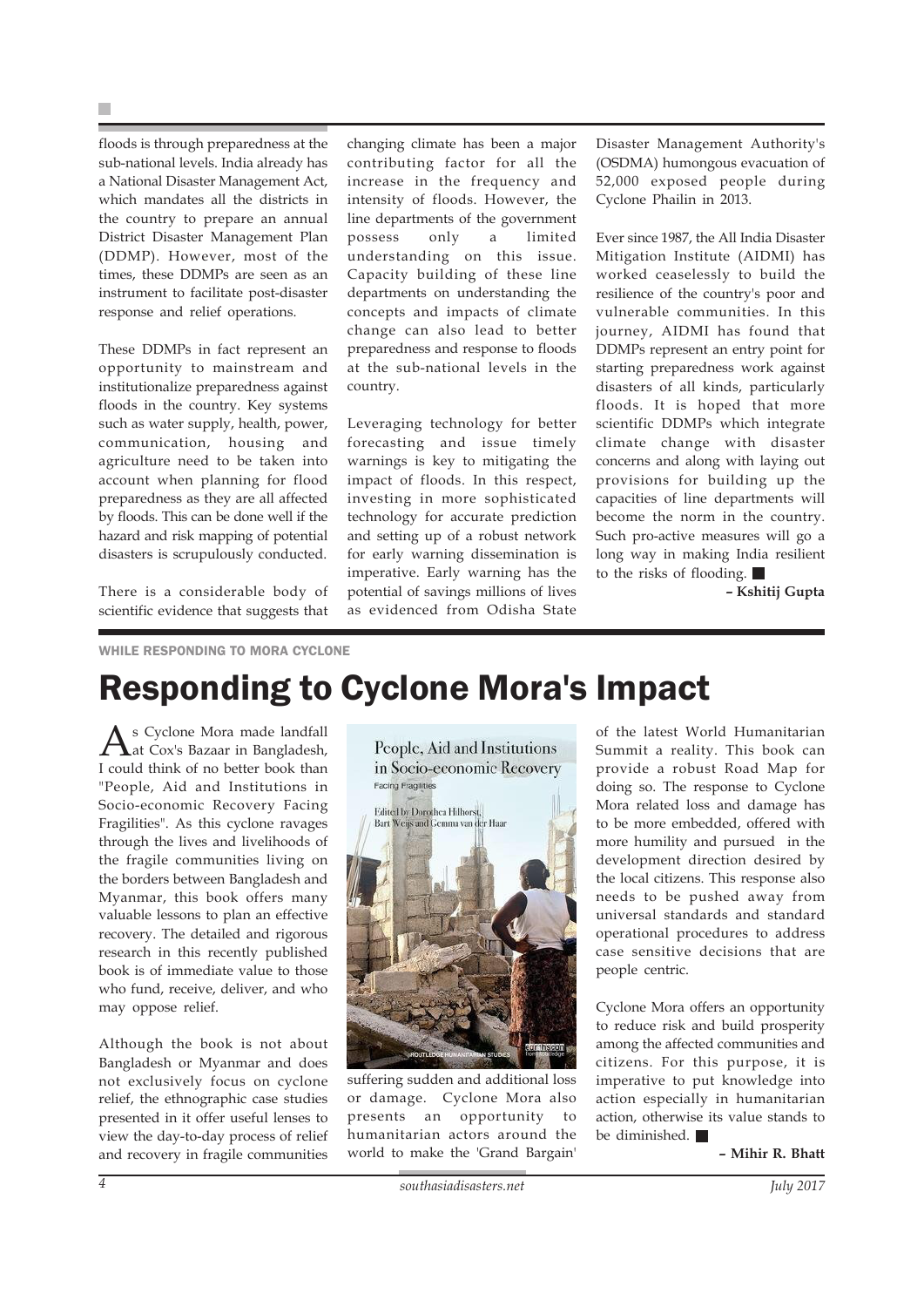EMERGENCY RESPONSE

# Floods in North East India

Floods in Assam have claimed 45 lives while at least 1.7 million people have been badly affected.

The Brahmaputra river, which flows from China down to India and then through Bangladesh, has burst its banks after torrential monsoon rains, swamping more than 2,500 villages spread in 24 districts of the state in Assam state over the past weeks. Among the affected districts are Lakhimpur, Karimganj and Majuli, with thousands of families losing all their valuable possessions including household items.

More particularly, situation in Lakhimpur has remained grim since the last few days after the North-Eastern Electric Power Corporation (NEEPCO) released a huge quantity of water from its Ranganadi hydroelectric project dam in Arunachal Pradesh. Over 2.80 lakh people were affected in Lakhimpur district alone, while 1.38 lakh people have been affected in adjoining Dhemaji district.

In island district of Majuli, the Brahmaputra has caused three breaches on its embankments, inundating houses of over 50,000 people. Over 50 families have lost their homestead and cultivation land due to massive river-bank erosion caused by the river.

Union Minister of State for Home, Kiren Rijiju, accompanied by a team of officials from Niti Ayog, NDRF and Union Home Ministry, have been visiting the affected places in Assam and Arunachal Pradesh to take stock of the floods and landslides that have claimed several lives. Fourteen persons were buried alive after a massive landslide wiped out half of Laptap, a village in Papum Pare district in Arunachal Pradesh on July 11.

India's Prime Minister expressed his anguish over the human suffering,

with thousands of people seeking shelter in more than 300 relief camps set up by the state authorities in Assam. Authorities have declared a "maximum health alert" to stop the spread of disease, a common feature following such floods.

The floods have not spared endangered one-horned rhinoceros in Kaziranga National Park, a UNESCO world heritage site. The flood waters have swamped the park with more than 90% park under water, according to Assam Forest Minister Pramila Rani Brahma.

### Assam Floods

The death toll in the Assam floods climbed to 69 as four more deaths were reported on July 18, while nearly a million people remained affected in 16 districts in the state in one of the worst floods disaster in recent years.

The worst hit district in Assam is South Salmara where 125,040 people are affected, while in Morigaon district nearly 100,000 people are facing the flood fury as the state authorities struggle to reach out to affected populations spread in vast areas.

According to ASDMA, the swirling waters claimed four more lives and almost a million people have been affected in Dhemaji, Lakhimpur, Biswanath, Nalbari, Barpeta, Bongaigaon, Dhubri, South Salmara, Goalpara, Morigaon, Nagaon, Golaghat, Jorhat, Sivasagar, Karimganj and Cachar districts.

The water in the Brahmaputra and the Barak rivers, and their tributaries, have been showing a receding trend at several places in the state with cessation of rainfall.

But the Brahmputra is still flowing above the danger level at Dhubri,

Dhansiri at Numaligarh in Golaghat, and the Barak at Badarpurghat in Karimganj, and Kushiara river at Karimganj. About 20% area of the Kaziranga National Park is still inundated, which has affected about 35 anti-poaching camps at Kohora, Bagori and Bishwanath ghat.

The current wave of floods has badly affected animals and poultry in the flooded districts covered by forests. A total crop area of 205,587 hectares have been affected in 29 districts, the ASDMA report said.

Altogether 15,205 people have been rescued by the national and state disaster response forces, Central Reserve Police Force (CRPF), army, police, forest police, and district administrations.

Around 122,850 people have taken shelter in 334 relief camps where they have been provided with food, tarpaulins, disinfectants, candles, drinking water and medicines, the ASDMA said.

**– Vandana Chauhan**

### Floods in Gujarat

Gujarat continues to witnesses<br>heavy rains across the state that has led to flooding in various parts. According to the Gujarat government's emergency control room, five people including two women died when lightening struck them in three separate incidents in the state. In two incidents of lightening, four people were killed in Ahmedabad district and one in Morbi district.

With five deaths, total 65 people have died in rain related incidents in the state since June 1st while 21 have died since July 14 when the state came under spell of incessant rains which still continue in July 24 to 26 spell.

**– Vishal Pathak**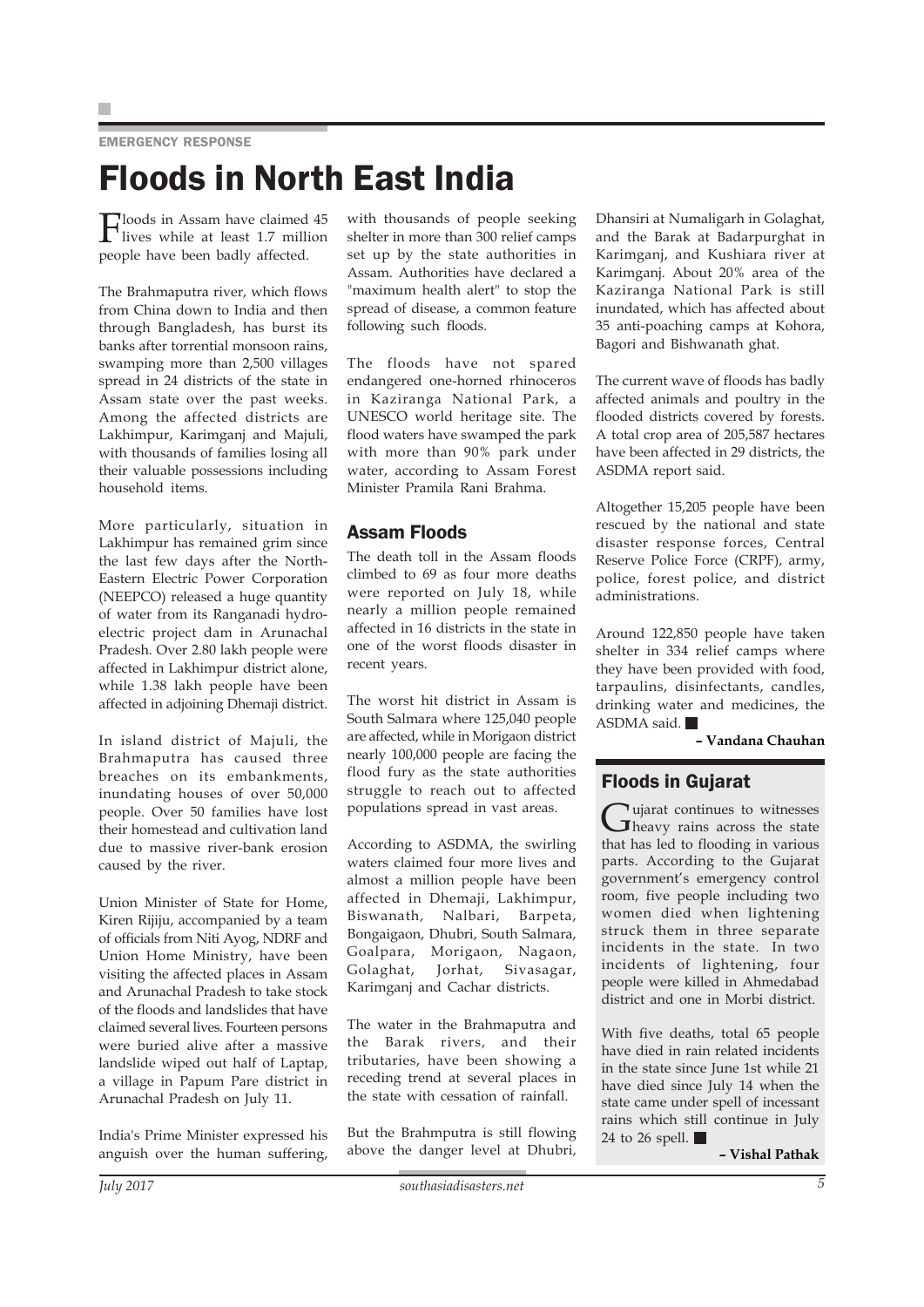### INVESTING IN DRR

### Making Dams Safer

*Is there a need for a national framework for investing in Dam safety?*

ne of India's largest hydro development projects, the Narmada Dam in Gujarat, has received the final clearance from the Narmada Control Authority (NCA) giving a go ahead to the Gujarat government to close the Sardar Sarovar Dam (SSD) gates on the Narmada river. This marks the completion of the project, almost 56 years after the dam's foundation was laid by the then Prime Minister in 1961. Perhaps it is time to think of the various ways of reducing the risk of extreme events like earthquakes, droughts or floods on projects such as the SSD.

These risk reduction activities can be led by the National Disaster Management Authority (NDMA) which plays the key role in guiding national investments for disaster risk

reduction (DRR) activities across India. Similarly, this effort can also be complemented by the Gujarat State Disaster Management Authority (GSDMA) which builds the resilience of the citizens of Gujarat to the various disaster risks faced by them. The draft Dam Safety Bill is being finalized by the Ministry of Water Resources, of Government of India.

The NCA permitted increasing the dam's height by lowering of 30 sluice gates and impounding of water in the reservoir upto its Full Reservoir Level (FRL) of EL 138.68 metres.

The latest move by NCA will lead to completion of the project and will result in an increase in the dam's storage capacity from 1565 million cubic metres (MCM) to 5740 MCM

### Reducing Disaster Risk

**Water:** There is a total of 28 million acre feet water of Narmada in SSD. The state wise distribution is thus: 18.25 MAC to Madhya Pradesh, 9 MAC to Gujarat, 0.5 MCA to Rajasthan and 0.25 MAC to Maharashtra. How to protect this water flow from floods and drought?

**Electricity:** Total 1450 MW hydro power to be generated at the dam site by SSD. Madhya Pradesh gets lion's share with 57% total power to be generated, Maharashtra gets second largest portion of 27% and Gujarat gets 16 % of power. What can be done to reduce flood, cyclone, and earthquake risk faced by this hydro-power grid?

**Canal Network:** Total 71,747 km long canal network of SSD spread in over 20 districts in Gujarat. So far, the authorities have completed 47,104 km long network, which means 66 % works stand completed. Who will reduce risks of disasters faced by these canals?

**Project Affected Villages:** Total 244 villages in Madhya Pradesh, Maharashtra and Gujarat have been affected, submerged fully or partially due to SSD. From these villages, 46,840 families have been resettled and rehabilitated with compensation by the authorities. What measures are needed to make these families and villages resilient to disaster and climate risks?

and also lead to a rise in hydro power generation from current 1300 MW to 1450 MW.

The water audit (use for agriculture, industrial and domestic purposes) can provide useful findings for future risk reduction actions for the National Water Development Agency (NWDA) and other water institutions.

Gujarat should share the lessons -on how to move faster, and effectively - from this 56-years of hydro development journey which can be useful for the fast expanding Indian Rivers Inter-link project and for making it ecosystem based.

This additional storage of SSD would irrigate about 8 lakh hectares of land, mostly in water starved areas in Saurashtra and North Gujarat. It is now time to think of more measures needed to protect irrigation and arrest water starvation in these areas. Further, this increased storage level can have long term benefits in providing effective balance to deal with flood and drought situations in the catchment areas.

About one crore people would get assured drinking water and irrigation facilities. The SSD would primarily meet the water requirement of drought prone and desert areas of Gujarat, Madhya Pradesh and Rajasthan. In some ways SSD is one of the biggest antidrought and anti-desertification measures in India.

The time has come to protect SSD, the life line of Gujarat, from all kinds of disaster risks, including that of floods and earthquakes by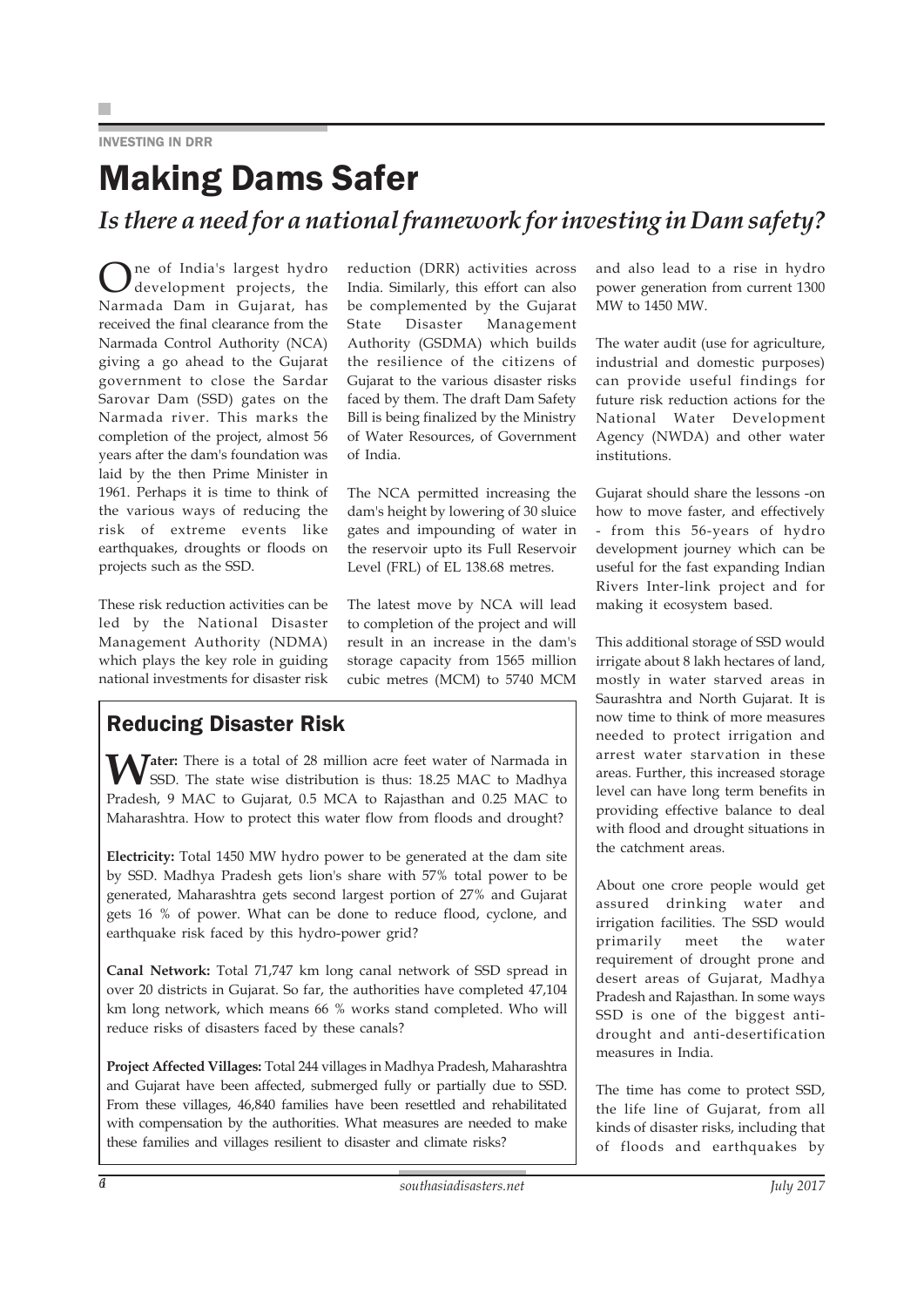considering the recommendations of the national authorities and the Sendai Framework.

The Environment Sub-group of NCA chaired by union secretary of environment and forest had reviewed implementation of environment safeguard measures and recommended lowering down of the gates for completion of the project. The disaster risk faced by the dam and canals need to be assessed and reduced.

The Resettlement and Rehabilitation sub-group chaired by the Union Secretary of Social Justice & Empowerment had also reviewed the rehabilitation and resettlement of project affected families as per the Narmada Water Disputes Tribunal (NWDT) Award and the Supreme Court order was delivered in February 2017. The next step is to build the resilience of these families to the disaster risks they face.

As the SSD project stands completed after 56 years of its inception, perhaps it is time for a little introspection. We should introspect on how to make the SSD resilient to the various climate and disaster risks so that the gains that it delivers to the people are safeguarded. What is needed is a framework to reduce disaster risks faced by SSD. Under the leadership of NCA, GSDMA, and NDMA, the SSD can become India's first SFDRR compliant dam.

#### Dam Safety Measures in India

Close to 80% of India's 5,198 large dams are over 25 years old and are confronted with safety challenges. Many experts believe that the wear and tear along with the sub-par maintenance of these dams is jeopardizing their safety. The most worrying are those dams that lie in high seismic zones and can be destroyed by medium to high intensity earthquakes. In this context, it is essential to review the safety

The Central Water Commission (CWC), which is the apex organisation for water resources management, in 2006, asked the states to come up with an emergency action plan for large dams and laid down guidelines for that purpose. The ministry of water resources, too, in 2011 came up with crisis management plans for states to handle dam related contingencies and asked them to set up dam safety organisations. So far, half of the states have complied with the directions of the water resources ministry.

The government has prepared a draft law for ensuring dam safety and has circulated to the states. CWC is running a six year Dam Rehabilitation and Improvement Project with financial support from the World Bank. It covers 5% of the unsafe dams spread across seven states. This scheme needs to be extended to include all the unsafe dams in the country and it needs to

be continued even after its scheduled culmination of 2018.

Needless to say disaster preparedness needs to be an integral part of these safety measures to prevent any mishaps. Ministry of Water Resources, River Development and Ganga Rejuvenation with the financial support from the World Bank has embarked upon a six year Dam Safety Rehabilitation and Improvement Project (DRIP) in the year 2012. Under this project, comprehensive rehabilitation and improvement of 225 large dams are carried out in seven States. In addition, institutional reforms and strengthening of regulatory measures related to safe and financially-sustainable dam operations are carried out. The seven states where the project is being implemented are: Jharkhand, Karnataka, Kerala, Madhya Pradesh, Odisha, Tamil Nadu, and Uttarakhand. A national framework for investing in dam safety will make India's dams and related economic growth safer.

**– AIDMI Team**

### Global Humanitarian Assistance Report 2017

India can not isolate itself from<br>global humanitarian assistance, ndia can not isolate itself from its impact, and its thinking as India itself is more and more actively reaching out to the victims of natural and extreme climate events in its neighbourhood. The latest Global Humanitarian Assistance Report (GHAR) 2017 offers both, lessons for India to take on its humanitarian agenda, as well as what India should avoid. Flexibility of financing is a key to higher impact and channelling funding through local people and organisations is a proven way to better performance.

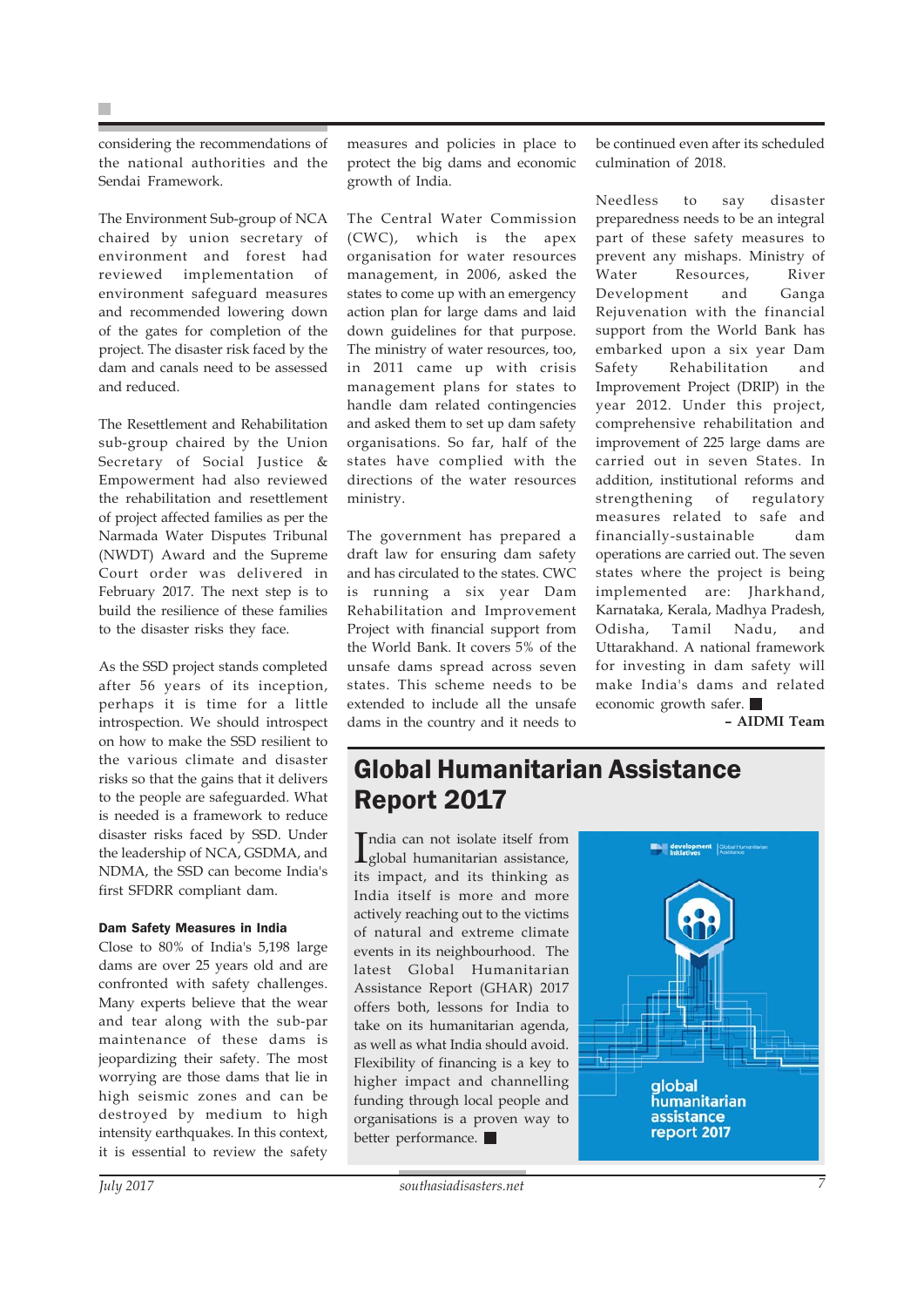#### UNDERSTANDING DISASTER RISKS

## Women's Leadership in Forest Recovery in Nepal

A Round Table discussion on<br>The "Agriculture, Environment and Forestry: Role of Women's Leadership" was held in Ahmedabad on July 10, 2017 with women leaders from Nepal who have been working on key issues of sustainability and conservation in Nepal ever since a devastating 2015 earthquake had hit their country.

The role of small business in forest produce trade; the scope for green bonds to invest in forestry; and linking forestry recovery with national development planning came up in the discussions.

The leaders discussed ways to feminize forestry activities in favour of work, income, and ecosystem away from profits, timber trading, and singular business interests.

The leaders agreed that there was a need to rethink the very foundations of modern forestry with historically grounded, highly current, and well



argued lessons from ongoing recovery in Nepal. The earthquake recovery may deepen the inequality between those who benefit from forests and those who do not. For the people dependent on forests for their livelihood, the aftermath of the earthquake mattered more than the actual earthquake.

In addition needs capability building were discussed, which included ways of understanding multi-sectoral forestry needs of women; disaster vulnerability of forests; integrating women's livelihoods and protection programming for forestry recovery; and understanding new stakeholders in forestry recovery.

The participants pin pointed four areas for more work in building resilience of forests to disasters: formal and informal institutions; forest households; forest produce markets; and forest related policies such as water harvesting, and carbon sink.

It was concluded that more investment was needed in building capabilities of local leaders to find local ways to plan for DRR compliant forestry in the districts. A pedagogy of risk reduction is needed for the forests of the past, present, and the future.

**– Mihir R. Bhatt**



*8 southasiadisasters.net July 2017*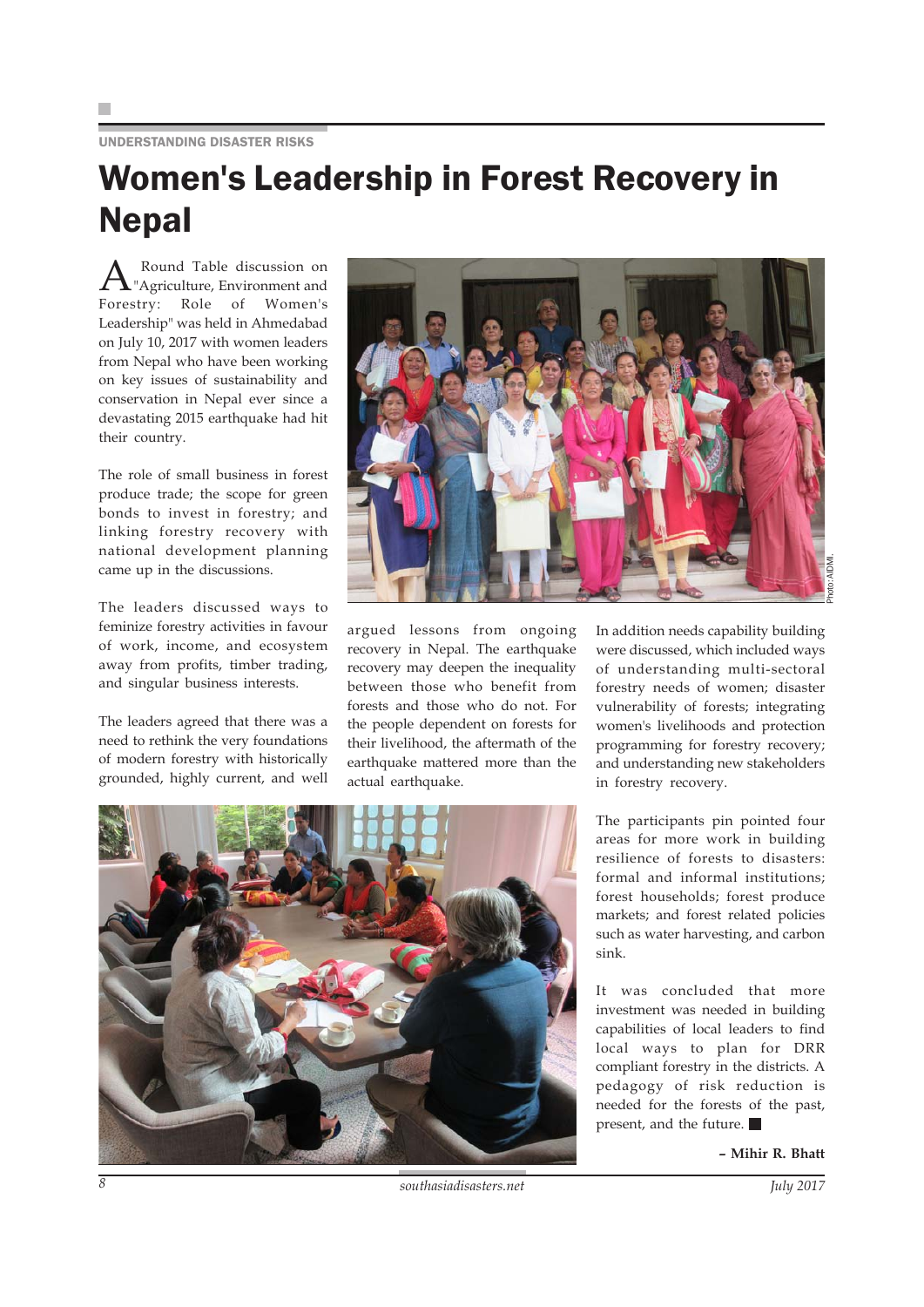#### RISK PLANNING

# DRR Road Maps of Indian States

Each state of India needs a Road Map to implement its State Disaster Management Plan. The following are the opportunities and challenges to support state level disaster risk reduction (DRR) Road Map for making India safer from disasters.

#### **Opportunities**

- 1. The state DRR Road Map is an instrument that integrates priorities of SFDRR and SDGs and NDCs. It ultimately targets poverty reduction and provides policy support to the state as well as national development agenda.
- 2. Strategic priorities and actions for the disaster prone geographical areas and populations can be converged in the Road Map.
- 3. The Road Map can be a valuable source to plan and initiate risk avoidance, risk transfer, risk sharing and residual risk management between two disaster responses in the vulnerable states. In Assam the ASDMA is engaged with AIDMI, ACT and others to develop a risk transfer approach to the Road Map.
- 4. Recent interest in and action on heat wave preparedness in cities

FINAL%20DRAFT%20DRR-

policyplan/dmplan/

1. A Disaster Risk Reduction Roadmap for the World Meteorological Organisation (2016); WMO. https://www.wmo.int/pages/prog/drr/

www.unicefinemergencies.com/downloads/eresource/docs/DRR/

4. Implementing Cancun Agenda in South Asia (2017), AIDMI. http://

5. National Disaster Management Plan (2016). http://ndma.gov.in/images/

www.disastermgmt.bih.nic.in/Circulars/Draft\_Bihar\_DRR%20Roadmap.pdf.

National%20Disaster%20Management%20Plan%20May%202016.pdf.

documents/roadmap/documents/WDS-DRR-16948\_en.pdf. 2. Asia Regional Plan for Implementation of the SFDRR 2015-2030 (2016).

Health%20Technical%20Note%2021%20May%202012.doc.

53573\_157snetimplementingcancunagendainsouthasia.pdf.

6. Roadmap for DRR 2015-2030 (2016), BSDMA. http://

http://www.ndmindia.nic.in/AsiaRegionalPlan.pdf. 3. DRR and Health Technical Note (2011), UNICEF. http://

www.preventionweb.net/files/submissions/

*For more information:*



*District level stakeholders' consultations on making district disaster management plan pro-poor of Puri, Odisha.*

in India offers a way ahead to find support for making such a state level Road Map.

#### **Challenges**

- 1. The sustainability of DRR institutionalizing process is challenging. It requires long term planning and commitment of human and financial resources. The Road Map needs to link short-term targets with long term targets.
- 2. The engagement vertically and horizontally — of institutions requires pro-active role for DRR Road Map making which must be flexible and usable.
- 3. The Road Map must not be just a list of 'stations'. It must have practical guidelines for the planning and implementation of the activities. Without this the journey can be finished by missing all the stations on the road.
- 4. The initial orientation and stakeholder engagement in preparing of the state DRR actions is not only for increasing ownership but also for preparing an enabling environment for local implementation. Thus, the Road Map needs to ensure that the process is detail oriented.
- 5. The state DRR Road Map should not only deal with the finance and planning but also with planning of human resources across the state that deal with DRR (and not only disaster management).

**– Vishal Pathak,** AIDMI

*July 2017 southasiadisasters.net 9*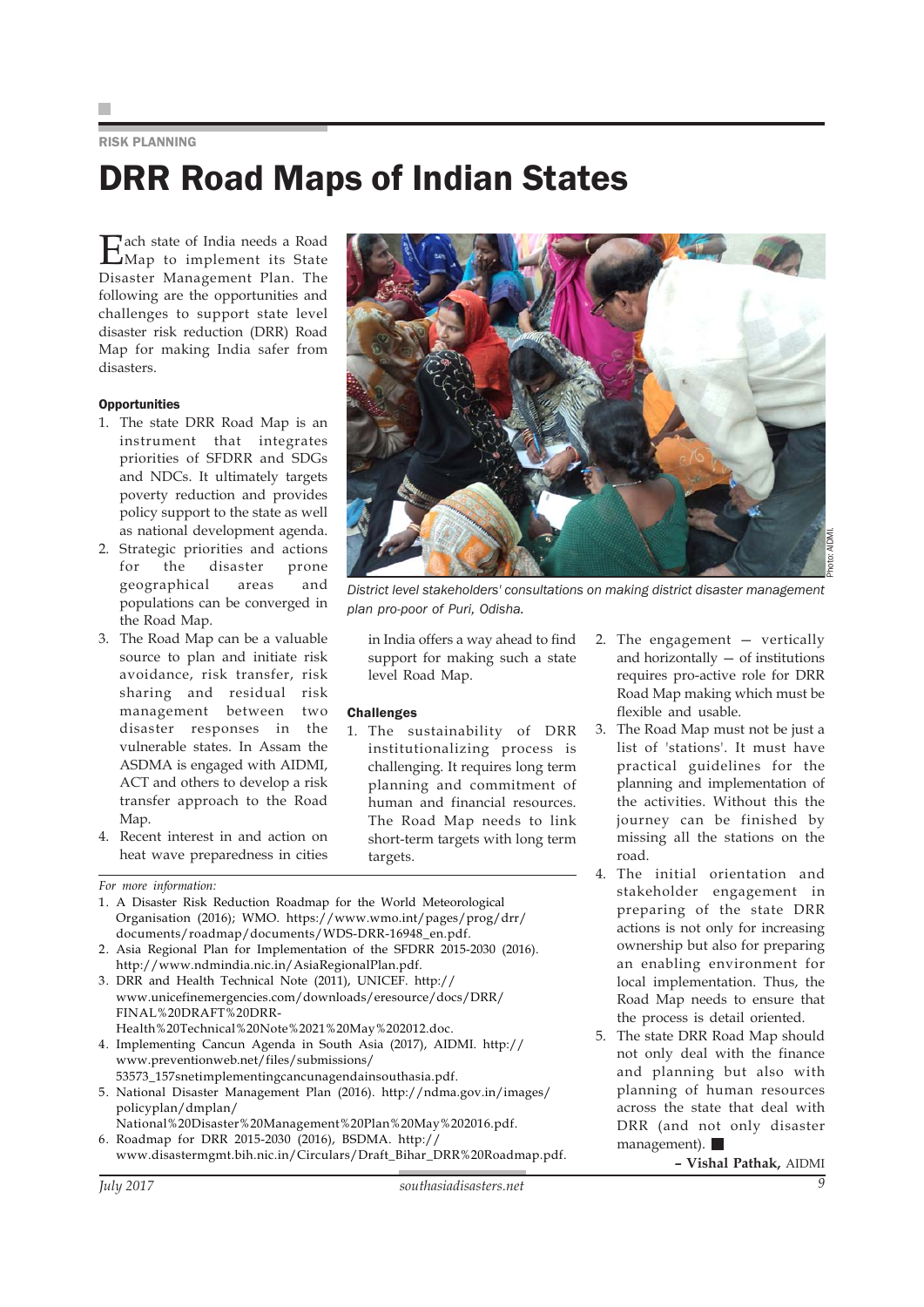#### REDUCING IMPACT OF RISK

# New List of Smart Cities is a New List of Disaster Risk Reduction Opportunities

The Government of India has announced a new list of 30 cities to be added under the ambit of its flagship scheme called Smart City Mission last month. This new list offers opportunities to reduce a wide range of disaster risks faced by the citizens of urban India.

Thiruvananthapuram in Kerala, Naya Raipur in Chhattisgarh and Rajkot in Gujarat figured in the new list of 30 cities announced for development under the Government of India's Smart City Mission. This mission is one of the most ambitious initiatives by the Government of India in terms of financial resources allocated, cities covered, citizens involved and a leap ahead planned in technology: digital and other. Some of the best firms and experts from UK, France, Japan, China, and Singapore—are involved in making this mission a reality.

This latest announcement takes the number of cities covered under this initiative to 90. These cities have been selected for part financing of projects by the Government of India under this scheme.

An investment of Rs 57,393 crore (US\$8,902,936,365) has been proposed for development of these 30 cities. Of the planned expenditure, Rs 46,879 crore (US\$7,271,301,617) will be for core infrastructure and Rs 10,514 crore (US\$1,630,683,011) for technology-based solutions in public transportation, solid waste management and augmenting civic centres. With this, the total investment approved under the smart city plans of 90 cities has gone up to Rs 1,91,155 crore (US\$29,649,643,989).

Of the 30 cities announced this week 26 have proposed affordable housing projects that benefit the urban poor; 26 cities will be taking up school and hospital projects; and 29 will be taking up redesign and redevelopment of roads. These proposals offer opportunities to make urban shelter safer from earthquake, flood, to fire disasters; reduce loss and damage caused due to disasters to schools and hospitals; and invest in what is being called "green" and "blue" roads and urban infrastructure. Climate and Development Knowledge Network (CDKN) with Atkins of UK and Dhan Foundation in Tamil Nadu have designed such "blue" and "green" infrastructure projects for the city of Madurai.

All the 30 cities will put in place integrated command and control centres that enable coordination among various agencies for better service delivery and effective management of scarce resources such as water and power. These command and control centres offer an opportunity to include disaster response and preparedness as a key urban function. In addition, ongoing work of Assam State Disaster Management Authority (ASDMA) with Action for Climate Today indicates the management need to prioritize the potential of risk insurance in addressing climate and disaster risks in cities.

The challenges faced by cities of India to reduce disaster risks includes lack of nation-wide city-to-city urban humanitarian response system.

For such a system, a sound understanding of vulnerability and needs for safety in urban India as well as integration of livelihoods of the citizens is needed.

According to Shri Naidu, Union Minister for Urban Development,

the citizens and city governments proposed the projects for fixing the infrastructure deficit in their respective cities. So in many ways Smart City Planning has been a bottom up process where cities have a say in how to make a city smart as well as safe. Ongoing research work on uncertainty of Dr. Parth of IIT with experts from UK and Norway in Mumbai indicates that more such bottom up, and top-down consultations processes take place, the greater are the chances for active urban transformation that is "green" fair and sustainable.

Shri Naidu also launched the City Liveability Index (CLI)—a first of its kind Pan-India—which will help a city to know where it stands in ensuring the quality of life to its citizens. The CLI, with suitable changes, can also tell the city how safe the lives of citizens are. Such a CLI will help cities find ways to prevent new and reduce existing disaster risks through the implementation of integrated measures. The CLI exercise will be taken up in 116 cities–covering all smart cities, capitals and cities with over one million population each, he said, adding the first ranking will be out in 2018.

Under the Smart City Mission, the Government of India provides Rs 500 crore to each city over a period of five years for implementing strategic projects. Launched on June 15, 2015, the Government of India proposes to develop 100 smart cities under the mission that will launch India into a trajectory of rapid economic growth and shared urban prosperity. This growth and prosperity must be protected from various disaster and climate risks and the mission offers an opportunity to do so. In the end, it is indeed smart to be safe.

**– AIDMI Team**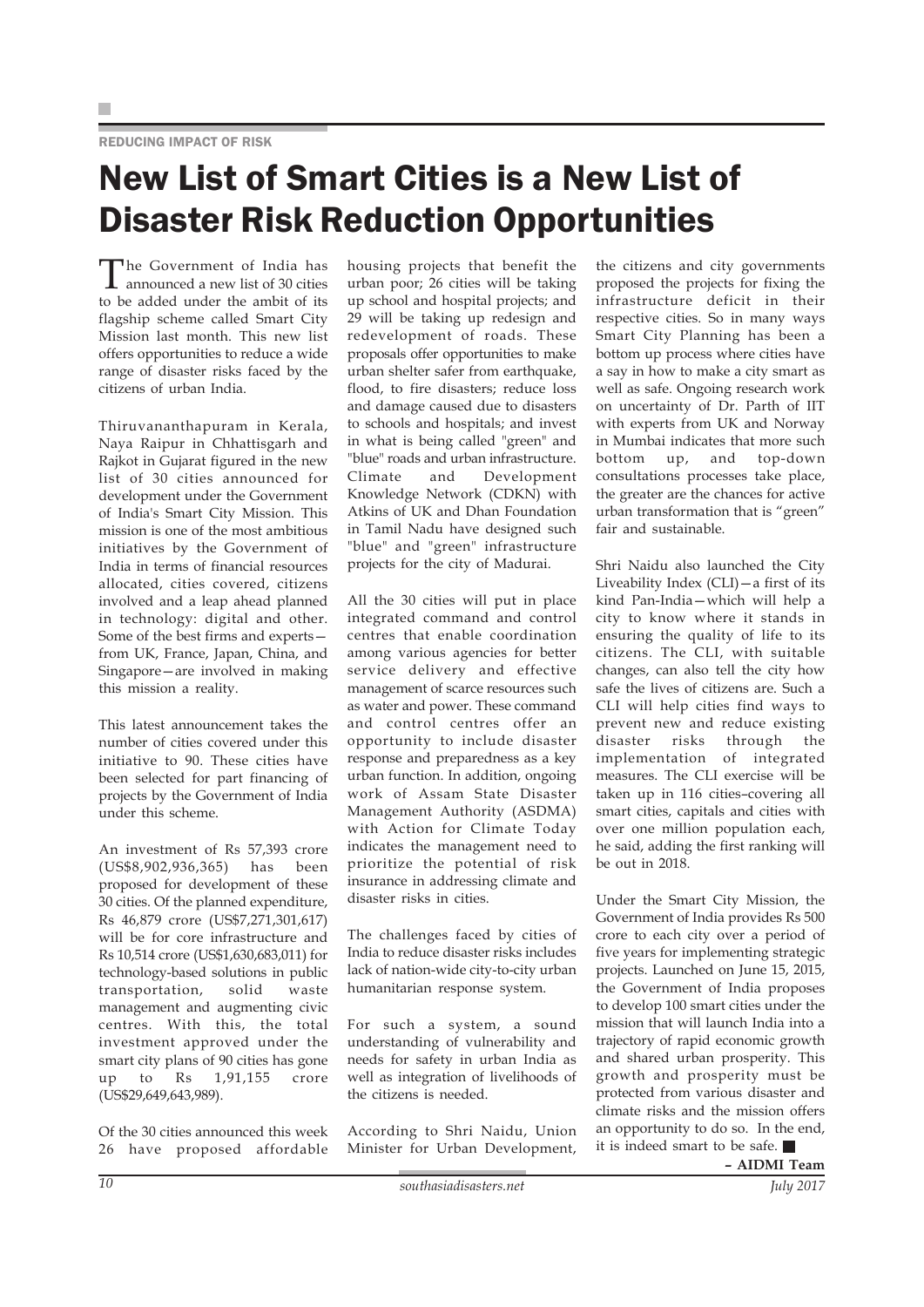INVESTING IN DRR

# Cash Transfer in Humanitarian Action: Local Lessons for Global Use?



*Clients in Ketakipatna gram panchayat, Puri district brought their Afat Vimo insurance policies when asked about it and shared the importance to local authorities.*

India has become a leading lab for<br>social security and cash transfers social security and cash transfers innovations. According to the World Bank Group's report 'The State of Social Safety Nets 2015', India's Mahatma Gandhi National Rural Employment Guarantee Act (MNREGA) which provides a social security net to 182 million beneficiary (15 per cent of India's population) is the world's largest public works programme. The report ranked India's Janani Suraksha Yojna with 78 million beneficiaries' mothers as the topmost social security programme with conditional cash transfers and the Indira Gandhi National Old Age Pension Scheme as the second-largest unconditional cash transfer social

security progamme in the world.<sup>1</sup> Similarly, the Direct Benefit Transfer of LPG, the PAHAL scheme, has been acknowledged by the Guinness Book of World records as the largest cash transfer programme in terms of number of households with 12.57 crore households receiving cash transfer as of 30th June, 2015. As on December 3, 2015, 14.62 crore LPG consumers have joined the PAHAL scheme and are receiving the subsidy directly into their Bank Accounts.<sup>2</sup>

Introduction<br>
Cash tran Cash transfer in humanitarian action is now a well-accepted idea and several pilots that co-create knowledge and build capacities on this theme are well under way across

the world. Even the June 2016 released National Disaster Management Plan (NDMP) of India highlights the role of cash for work in early recovery (03-18 months).3 The Ministry of Home Affairs (Disaster Management Division) in a letter dated April 3rd, 2017 has stated that effective from April 1st, 2017, State Governments should invariably use Direct Benefit Transfer (DBT) into the account of beneficiary to provide various kinds of beneficiary oriented assistance under SDRF/NDRF.4 This, AIDMI finds, is one of the most important steps in making humanitarian action more citizen oriented.

The world is rapidly urbanizing and cash transfers in urban crisis are quicker and more effective. Cash transactions are a way of life for the urban poor and an important consideration to participate in disaster risk reduction or adaptation activities. An IIED study, "A review of evidence of humanitarian cash transfer programming in urban areas" notes that "because most urban markets are diverse and responsive to increased demand, cash in these contexts allows people to efficiently and effectively meet a range of needs whilst also contributing to economic recovery through multiplier effects".<sup>5</sup>

It was in 1998, after the Kandla cyclone on the coast of Gujarat that AIDMI, with Oxfam GB, initiated its first cash transfer to the small

1 PTI 2015. The Times of India. MNREGA world's largest public works programme: World Bank. http:// timesofindia.indiatimes.com/india/MNREGA-worlds-largest-public-works-programme-World-Bank/articleshow/ 47978976.cms

- 4 Ministry of Home Affairs, GoI 2017. Letter dated April 3rd, 2017. http://ndmindia.nic.in/DBTrelief06042017.pdf
- 5 Gabrielle Smith and Lili Mohiddin. 2015. A review of evidence of humanitarian cash transfer programming in urban areas. IIED Working Paper. IIED, London. http://pubs.iied.org/10759IIED

<sup>2</sup> Press Information Bureau 2015. PAHAL-Guinness world record. http://pib.nic.in/newsite/ PrintRelease.aspx?relid=132587

<sup>3</sup> National Disaster Management Plan, 2016. *A publication of the National Disaster Management Authority, Government of India.* May 2016, New Delhi. http://ndma.gov.in/images/policyplan/dmplan/ National%20Disaster%20Management%20Plan%20May%202016.pdf